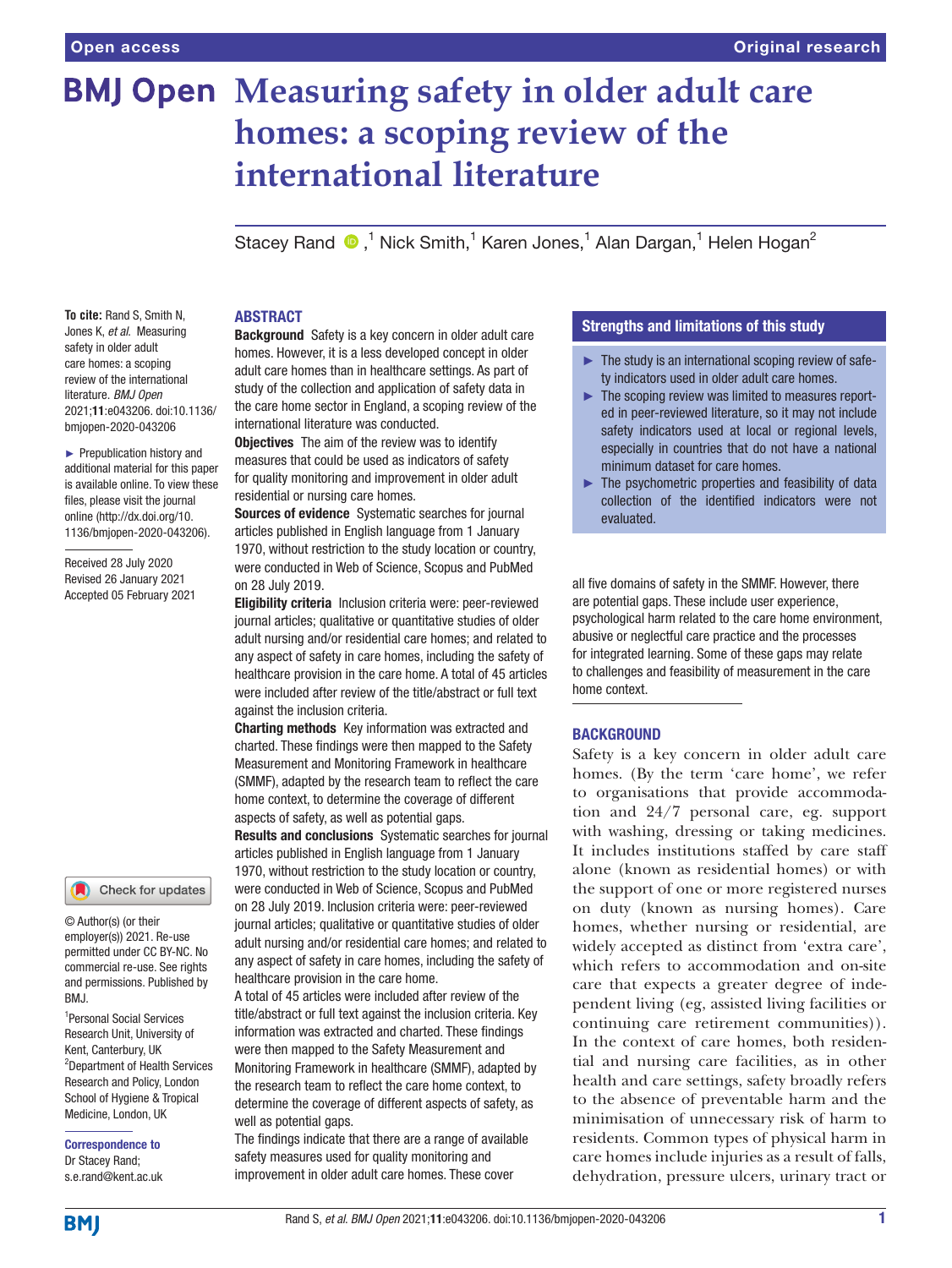other infections and harm related to failures in medi-cines management.<sup>[1](#page-10-0)</sup> Some of these harms may be a result of comorbidity and frailty of residents, which are risks to be managed by responsive and effective care, while other harms may be directly attributable to poor quality or neglectful care, such as omission of care activities or overtreatment. Likewise, some residents may feel unsafe, especially in adapting to the care home environment, or as a result of the behaviour of other residents, $2-5$  which are risks to be managed by care practice. They may also experience psychological harm due to avoidable unsafe care practice that is not respectful of personal dignity.

Improving safety is complex. Lessons from healthcare indicate that, although frontline staff are key to identifying problems and solutions, these activities need to be nested in organisations where leadership, culture and processes support quality improvement and where regional or national governance and regulation priorities and incentives are aligned. $6$  To improve the safety of older adult care homes, it is important to have ways of assessing key aspects of safety informative for quality improvement activity at the individual care home, care home group and regional or national level. Partly because the concept of safety is less well developed in older adult care homes<sup>[7](#page-10-3)</sup> compared with healthcare settings,<sup>[8](#page-10-4)</sup> patient safety in healthcare and various approaches to its assessment are adopted by social care. In doing so, however, it is important to carefully consider how healthcare settings differ from care home contexts, which then affects how safety is conceptualised and also considered in practice.

By contrast to other care settings, one of the key distinctive aspects of care homes is that they are places where people live. They are not fully institutional yet also do not offer the privacy of 'home', even though 'homeliness' is valued by residents. $\frac{910}{910}$  This introduces a tension between creating a 'homely environment' and also ensuring that residents are protected from risk of harm, like trip hazards or infection control risks presented by soft furnishings.<sup>[11](#page-10-6)</sup> Furthermore, the focus of the care provided is broader than clinical treatment. The purpose of care is to enable a person to live well by enabling choice, supporting everyday activity and maintaining personal dignity and respect for the person.<sup>12 13</sup> The delivery of personcentred care focuses on individual preferences, wishes and values, and how to respond to those. There may be tensions between an individual's preferences and their safety, or the preferences and safety of other residents. Because care homes residents tend to be at greater risk of harm, abuse or neglect, an important consideration in the delivery of care in residential homes is *safeguarding*, which refers to adults' rights to live safely, free from harm, abuse and neglect. This is reflected in a sharp focus on safeguarding in this context.

Another consideration is the barriers faced by the care home sector that may make it difficult to embed a culture of reflective learning to drive quality improvement. These barriers vary by country, region or organisation, with differences due to care policy, workforce and cultural

or organisational factors. In England, for example, the qualification standards and training opportunities are more limited for the social care workforce compared with the healthcare workforce. Only 68% of the social care workforce hold any form of relevant qualification.<sup>[14](#page-10-8)</sup> Therefore, it is arguably more important that the leadership sets the culture of practice, especially as it relates to quality and safety of care, as standards based on prior qualification, training or skills development may not be assumed. Other barriers include the relative isolation of care homes in England, especially for the approximately 30% of nursing homes in England that are not part of a chain or local authority led, $\frac{15}{15}$  and the relatively weak links with community healthcare, GPs and other local services. This may make it difficult to access these services on behalf of residents, as well as to work in partnership with those services to deliver good quality and safe care.

A first step towards developing a comprehensive and tailored approach to the assessment of safety in older adult care homes, which reflects the context and needs of the sector, is to understand what aspects of safety are currently measured and how these relate to the key concepts of safety derived from the healthcare setting. This will identify gaps in measurement and also additional context-specific areas where further measures may need to be developed or applied to inform decision making and quality improvement. To this end, a scoping review of international literature was undertaken to identify measures of safety used in older adult care homes.

This scoping review of the international literature was undertaken to identify safety indicators used in older adult care homes, especially those that are likely to inform decision making and quality or safety improvement. These indicators were mapped to the Safety Measurement and Monitoring Framework (SMMF), $^{16}$  a framework of five dimensions relevant to safety monitoring and measurement (harm, reliability, sensitivity to operations, anticipation and preparedness, integration and learning) derived from the healthcare sector but being increasingly applied in care homes. This approach allowed assessment of how well concepts of safety in care homes mirrored those from healthcare and also any gaps in measurement. It took a broad view of safety measurement for quality improvement across different levels from the individual care home, to group, to regional or national level. The review was the initial phase of a wider National Institute for Health Research-funded study of the assessment of safety in care homes in England. The study will subsequently explore the feasibility and challenges of implementing a more systematic approach to collection and application of safety data in the care home sector in England using qualitative methods.

#### METHODS

This study applied a five-stage framework for scoping reviews.<sup>[17](#page-11-0)</sup> Based on the research question (stage 1), systematic searches for articles published in English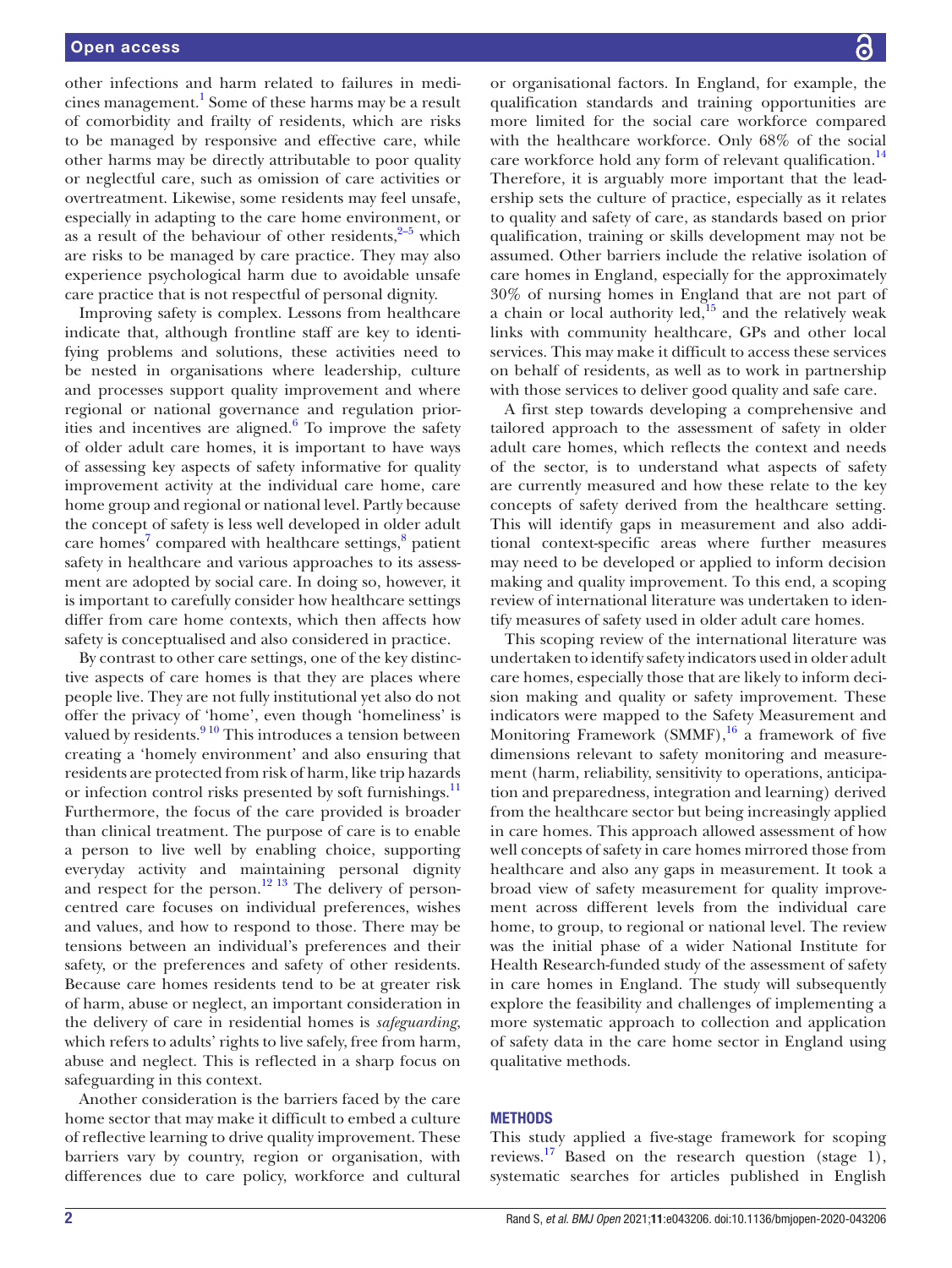language, without restriction on location/country, from 1970 to 2019, was conducted in Web of Science, Scopus and PubMed on 28 July 2019 to identify literature on the measurement of safety in care homes and/or the application of safety indicators in research, evaluation of quality improvement within care homes. The search terms were "safety" and "care home" or "nursing home" or "residential home" and refined by 'indicator' (see [online supple](https://dx.doi.org/10.1136/bmjopen-2020-043206)[mental file](https://dx.doi.org/10.1136/bmjopen-2020-043206)). We chose to focus the searches on 'safety', as a more global term than 'harm', to capture wider concepts and measures suitable to the person-centred care residents, beyond a clinical or healthcare perspective. 'Care home' or 'nursing home' or 'residential home' were applied as terms recognised internationally to refer to residential adult care facilities. Related terms, like 'residential facilities', were not considered as they were too broad and included contexts outside of the scope of the review, like assisted living facilities. The selected time frame (1970–2019) was chosen to consider literature over a longer period to scope any developments in the evidence over that time; however, the majority of articles identified by the searches, and of the articles included in the review presented here, were published since 2000 (stage 2).

The abstract and/or full text of the papers identified through these searches were then each reviewed by two reviewers from the research team (SR, AD, KJ and NS). Articles were included if they were relevant to the *care context* (ie, nursing or residential care home for older adults) and *topic* (safety measurement or monitoring, concepts of safety). Only peer-reviewed journal articles were considered; no further quality constraints or evaluation were applied. The definition of safety included all aspects of safety in care homes, including the safety of healthcare provision, as well as the personal care provided by the care home. Both quantitative and qualitative studies, including research to identify or define concepts as an initial step in measure development, were included.

A total of 45 articles were included (see [figure](#page-3-0) 1) (stage 3). The key information from each paper was then extracted into a summary chart format. The fields included author(s), year, study location, study topic, methodology and the safety indicator(s) used or developed (if applicable) (stage 4). Finally, the results were collated and summarised. The five dimensions of safety monitoring and measurement from the  $SMMF$ ,<sup>16</sup> which is a widely recognised framework in healthcare, were reviewed by the research team. The definitions were adapted to reflect the care home context and used as themes to organise the safety measures identified in the literature (stage 5).

## Patient and public involvement statement

The development of the research question and study design was informed by advice and feedback from the public patient involvement advisor for the Quality, Safety and Outcomes Policy Research Unit Safety programme of work.

# RESULTS

The full results of the review are outlined in [table](#page-4-0) 1. The identified indicators are summarised in [table](#page-8-0) 2, which outlines each of the identified measures against the five dimensions in the SMMF in healthcare.<sup>16</sup> The findings are further described below with regard to each of the five dimensions: (1) has care been safe in the past; (2) are systems and processes of care reliable; (3) is care safe today; (4) will care be safe in the future; and (5) is the organisation/system responding and improving?

# Has care been safe in the past?

The review identified that commonly used indicators of *physical harm* in care homes include pressure ulcers, falls, diarrhoeal disease, scabies, malnutrition, dehydration, incontinence, unplanned weight change, urinary tract infections, catheterisation, decline in activities of daily living, experience of pain and mortality[.18–35](#page-11-1) *Psychological harm* indicators include an individual's sense of self, belonging and connectedness, comfort and security, emotional distress, privacy, respect and autonomy, and dignity. $36-39$ 

## Are systems, processes and behaviour reliable?

This aspect of safety asks whether the systems, processes and delivery of care, which includes the behaviour and attitude of care staff, offer reliability in keeping residents safe from risk of harm. In the care home context, this includes unsafe or inadequate care that may lead to physical harm. This may be measured as the rate of omission of safety critical care activities, like ambulation, turning, feeding, personal hygiene or surveillance. $40$  The quality of information held in care records, which is used to guide the delivery of care, may also be considered as an indicator of process reliability, $41$  and a number of medication-related measures were identified as indicators of the failure of safety-critical processes: for example, incidence of inappropriately prescribed medicines,  $42-44$ medication errors,[45](#page-11-6) psychotropic prescribing for people with dementia, $46$  medication review rates and failure to use medication.<sup>[47](#page-11-8)</sup>

The reliability of the system of a care home has also been conceptualised in terms of its physical environment. Whether there is adequate lighting and ventilation, for example, may influence the risk of falls or infectious respiratory disease. The physical environment also needs to facilitate infection control procedures and other safety critical processes but also be sufficiently 'homely' to prevent psychological harm. The reliability of the care home environment may also interact with behaviours within the system: for example, the design and use of space may affect space for privacy or inability to protect residents from intrusive noise, as well as also how care is delivered by staff in the space. In three of the studies,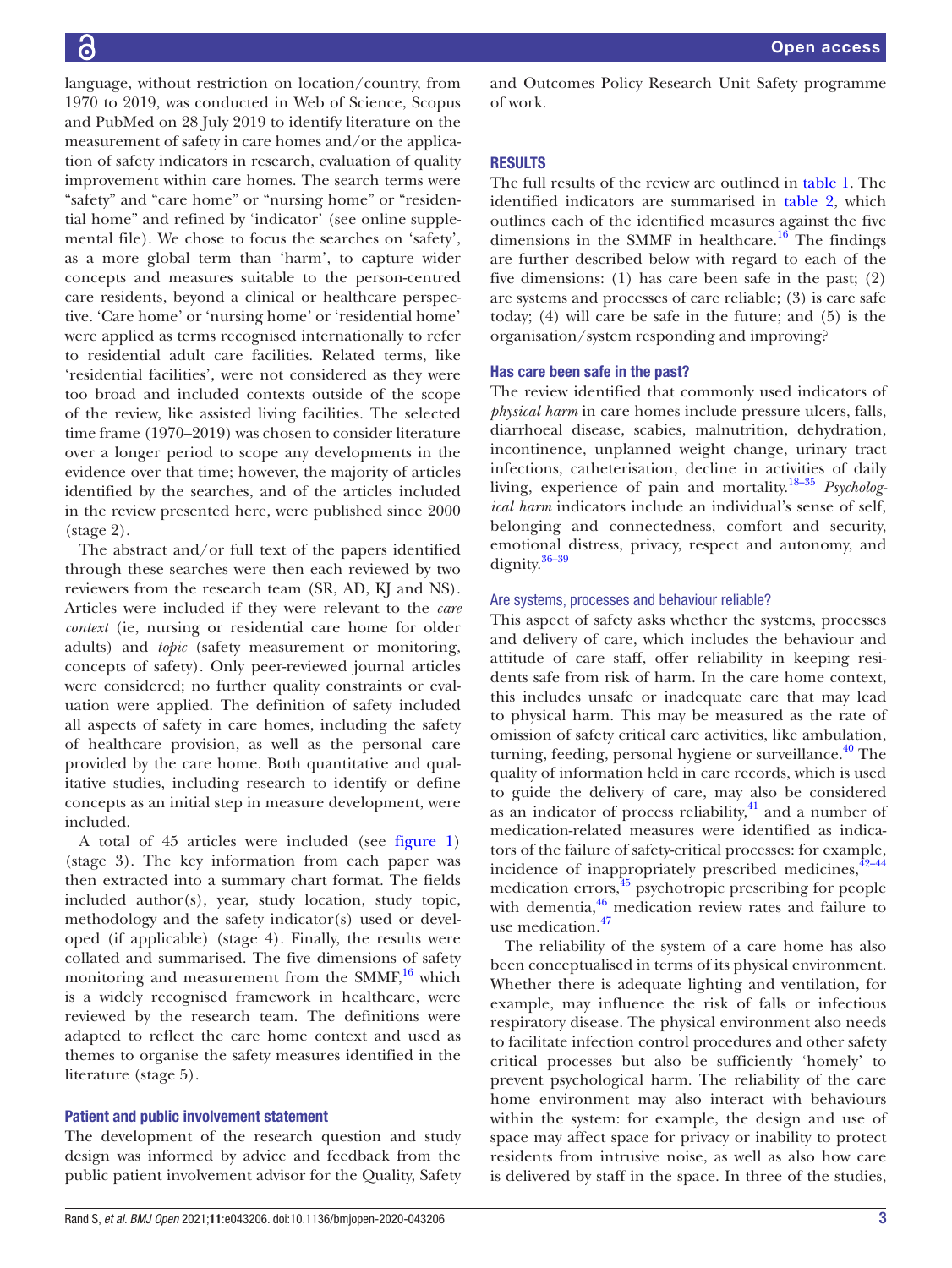

<span id="page-3-0"></span>Figure 1 Literature search.

aspects of the physical environment of care homes or its social/functional use were considered as safety indicators[.36 38 39](#page-11-2)

# Is care safe today?

Approaching the question of whether *care is safe now* from the residents' perspective is a well-established approach in care home contexts. Indeed, *feeling safe* has been identified as a key aspect of care home quality.<sup>48</sup> One approach asks residents to describe qualitatively how safe they feel. More common though is to measure how safe residents feel quantitatively. The quantitative approaches often place the safety indicator within a wider set of questions, some of which may be related to safety, but also focus,

more generally, on user experience and/or quality of life. An example of a resident-reported indicator of safety is from the Adult Social Care Outcomes Framework (ASCOF) in England, which solely focuses on userreported safety without any further harm-related safety indicators.[49](#page-11-10) The ASCOF domain of safeguarding adults includes two indicators: (1) ASCOF 4A, an overarching measure of the proportion of people who use services (including care homes) who *feel* safe and (2) ASCOF 4B, the proportion of people who report services have made them feel safe. ASCOF 4A is measured using one of the eight items from the Adult Social Care Outcomes Toolkit (ASCOT), a social care-related quality of life instrument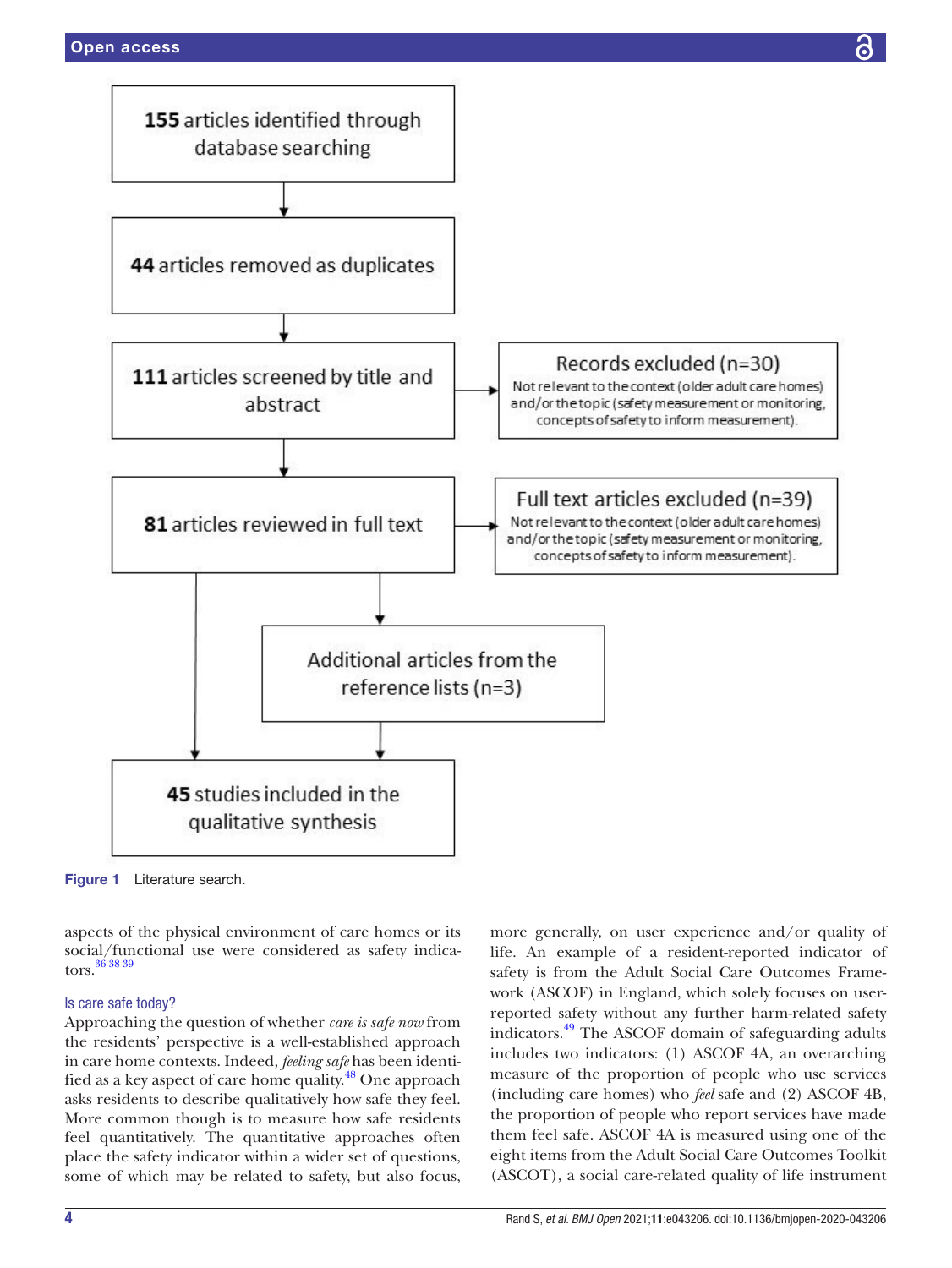<span id="page-4-0"></span>

| Table 1<br>Literature review findings |                |                                                                                         |                                                                                                                                                                                                                                                                                                                                                                               |                                                                                                                                                                                                                                                                                                               |
|---------------------------------------|----------------|-----------------------------------------------------------------------------------------|-------------------------------------------------------------------------------------------------------------------------------------------------------------------------------------------------------------------------------------------------------------------------------------------------------------------------------------------------------------------------------|---------------------------------------------------------------------------------------------------------------------------------------------------------------------------------------------------------------------------------------------------------------------------------------------------------------|
| Authors (year)                        | Location       | Type of study/<br>methodology                                                           | <b>Topic</b>                                                                                                                                                                                                                                                                                                                                                                  | <b>Safety indicators</b>                                                                                                                                                                                                                                                                                      |
| Aronovitch (2006) <sup>26</sup>       | USA; Australia | Narrative literature review.                                                            | Risk factors associated with<br>falls.                                                                                                                                                                                                                                                                                                                                        | Number of falls.                                                                                                                                                                                                                                                                                              |
| Barnett et al <sup>42</sup> (2010)    | Scotland       | Cohort study.                                                                           | Prevalence/outcomes of<br>potentially inappropriate<br>medicines (PIMs).                                                                                                                                                                                                                                                                                                      | Beers' criteria of PIMs.                                                                                                                                                                                                                                                                                      |
| Bonner et al <sup>63</sup> (2008a)    | <b>USA</b>     | Secondary analysis<br>(quantitative).                                                   | Relationship between nursing<br>assistant perception of safety<br>and clinical outcomes.                                                                                                                                                                                                                                                                                      | Hospital Survey of Patient Safety<br>Culture (HSOPSC); falls, pressure<br>ulcers and daily restraint.                                                                                                                                                                                                         |
| Bonner et $al^{28}$ (2008b)           | <b>USA</b>     | Literature review                                                                       | Review of literature on patient<br>safety culture in nursing<br>homes.                                                                                                                                                                                                                                                                                                        | HSOPSC; Shortell organisation<br>and management survey; Safety<br>Attitudes Questionnaire (SAQ).                                                                                                                                                                                                              |
| Brazil et al <sup>56</sup> (2012)     | Canada         | Qualitative study                                                                       | The views of decision makers<br>about quality of care within<br>long-term care homes to guide<br>improvement in the quality of<br>care in long-term care homes.                                                                                                                                                                                                               | n/a                                                                                                                                                                                                                                                                                                           |
| Carryer et al <sup>29</sup> (2017)    | New Zealand    | Secondary analysis<br>(quantitative).                                                   | Prevalence of key safety<br>indicators nursing homes.                                                                                                                                                                                                                                                                                                                         | English translation of the<br>Landelijke Prevalentiemeting<br>Zorgproblemen (LPZ). Pressure<br>ulcers, malnutrition, incontinence<br>and falls.                                                                                                                                                               |
| Cavalcante et al <sup>18</sup> (2016) | <b>Brazil</b>  | Secondary analysis<br>(quantitative).                                                   | Prevalence of key safety<br>indicators nursing homes.                                                                                                                                                                                                                                                                                                                         | Mortality rate; incidence of<br>diarrhoeal diseases and scabies;<br>prevalence of pressure ulcers; and<br>falls (with or without injury).                                                                                                                                                                     |
| Cranley et al <sup>69</sup> 2011      | Canada         | Tool development.                                                                       | Evaluate the feasibility of<br>engaging frontline staff to use<br>quality improvement methods<br>to integrate best practices into<br>resident care.                                                                                                                                                                                                                           | Safer Care for Older Persons (in<br>residential) Environments.                                                                                                                                                                                                                                                |
| Dupler et al <sup>21</sup> 2001       | <b>USA</b>     | Implementation and<br>evaluation of a quality<br>improvement service<br>delivery model. | Quality of life, quality of care<br>and resident safety.                                                                                                                                                                                                                                                                                                                      | Indicators relating to admission,<br>services provided, environment<br>and staff/resident safety - falls,<br>elopement from the facility<br>('wandering'), medication error,<br>altercations and changed<br>condition. Also, quality of care<br>indicators, including behaviour,<br>nutrition and infections. |
| Estabrooks et $a^{30}$ (2016)         | Canada         | Secondary analysis<br>(quantitative).                                                   | Presentation of complex data<br>on nursing homes to non-<br>research stakeholders.                                                                                                                                                                                                                                                                                            | Alberta Context Tool (ACT);<br>urinary tract infection (UTI) and<br>indwelling catheter from the<br>Resident Assessment Instrument-<br>Minimum Data Set (RAI-MDS) 2.0.                                                                                                                                        |
| Estabrooks et al <sup>65</sup> (2016) | Canada         | Tool development                                                                        | Development of the ACT.                                                                                                                                                                                                                                                                                                                                                       | ACT.                                                                                                                                                                                                                                                                                                          |
| Fleming <sup>38</sup> (2011)          | Australia      | Tool development.                                                                       | To compare an assessment<br>tool developed for use in<br>home-like environments (the<br><b>Environmental Audit Tool</b><br>(EAT)), with the gold standard<br>assessments for residential<br>facilities for people with<br>dementia, the Special Care<br>Unit Environmental Quality<br>Scale and the global score<br>of the Therapeutic Screening<br>Survey for Nursing Homes. | EAT.                                                                                                                                                                                                                                                                                                          |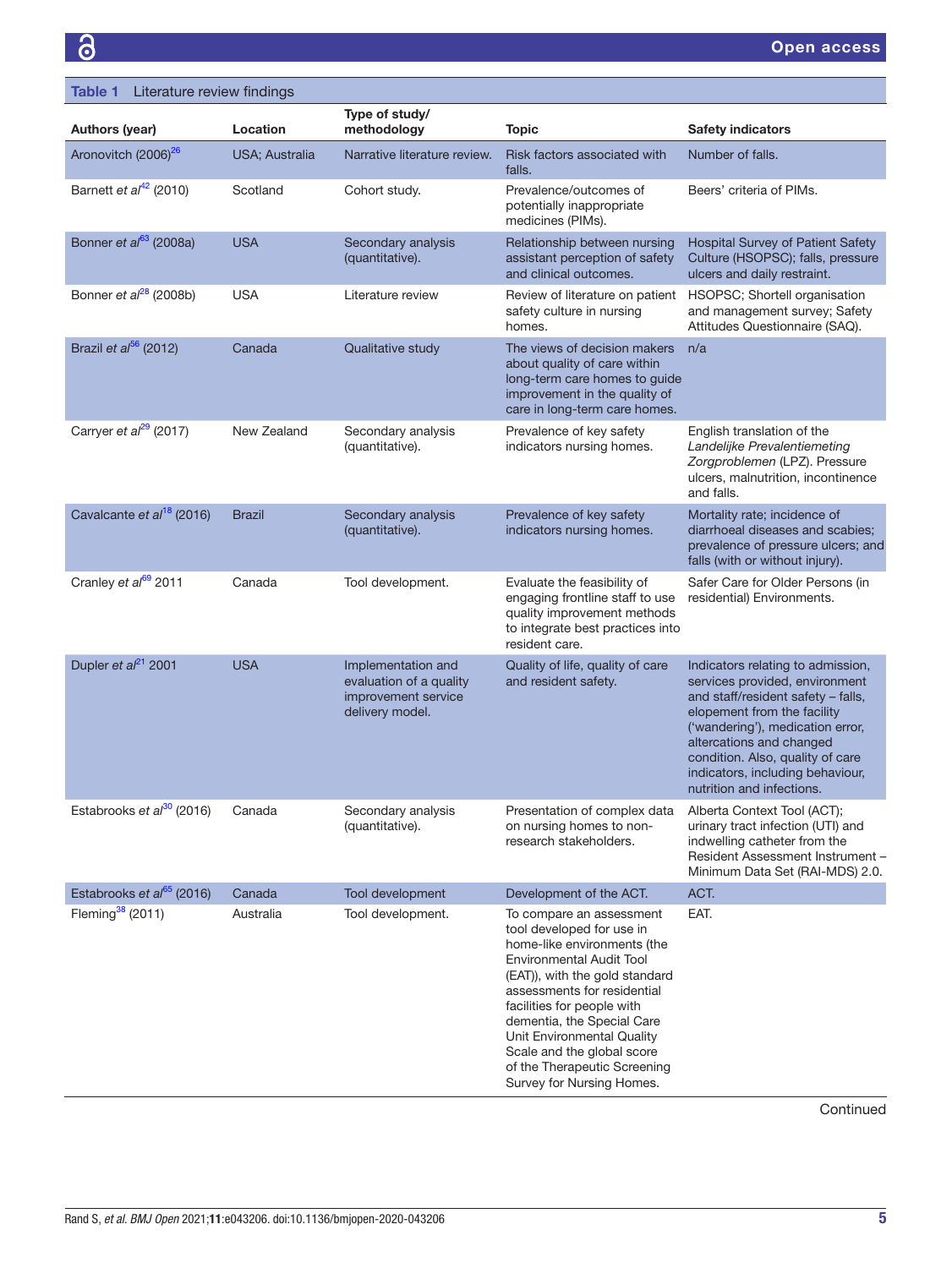| Table 1<br>Continued                  |                        |                                                 |                                                                                                                                                                        |                                                                                                                                                                                                                                                                                                                                |
|---------------------------------------|------------------------|-------------------------------------------------|------------------------------------------------------------------------------------------------------------------------------------------------------------------------|--------------------------------------------------------------------------------------------------------------------------------------------------------------------------------------------------------------------------------------------------------------------------------------------------------------------------------|
| Authors (year)                        | Location               | Type of study/<br>methodology                   | Topic                                                                                                                                                                  | <b>Safety indicators</b>                                                                                                                                                                                                                                                                                                       |
| Fleming et $a^{36}$ (2017)            | n/a                    | Narrative literature review.                    | A review on the concept<br>of home and the common<br>measures taken to address<br>homeliness in a care home<br>setting.                                                | n/a                                                                                                                                                                                                                                                                                                                            |
| Gartshore et al <sup>7</sup> (2017)   | n/a                    | Scoping literature review.                      | Patient safety culture in older<br>adult care homes.                                                                                                                   | Nursing Home Survey of<br>Patient Safety Culture, SAQ,<br>Communicating, About Nursing<br>Errors survey, Accreditation<br>Canada's Patient Safety Culture<br>Tool, Community Living Centres<br><b>Employee Survey on Attitudes</b><br>about Resident Safety, Patient<br>Safety Climate Survey, and Safety<br>Organizing Scale. |
| Greenberg et $al^{19}$ (2009)         | n/a                    | Review of data on patient<br>safety indicators. | Review of data on patient<br>safety indicators.                                                                                                                        | Prevalence of falls and incidence<br>of pressure ulcers.                                                                                                                                                                                                                                                                       |
| Groenewoud et al <sup>37</sup> (2008) | The Netherlands        | Tool development/<br>evaluation.                | Developing domains of care<br>quality (including in care<br>homes) that balance validity,<br>appropriateness, feasibility<br>and consensus (experts and<br>consumers). | None, although it draws on two<br>customer satisfaction instruments<br>and two tools used by Dutch<br>inspectorate.                                                                                                                                                                                                            |
| Hillen et $al^{47}$ (2015)            | n/a                    | Systematic literature<br>review.                | The evaluation of medication-<br>related quality of care in older<br>adult care homes.                                                                                 | Various (28 indicators from 22<br>datasets).                                                                                                                                                                                                                                                                                   |
| HSOPSC User Guide <sup>64</sup>       | <b>USA</b>             | Tool user guide.                                | n/a                                                                                                                                                                    | HSOPSC.                                                                                                                                                                                                                                                                                                                        |
| Hsieh et $al^{39}$ (2012)             | <b>Taiwan</b>          | Delphi study.                                   | Developing indicators of<br>environmental quality in long<br>term care facilities.                                                                                     | n/a                                                                                                                                                                                                                                                                                                                            |
| Jaye et al <sup>48</sup> (2016)       | New Zealand            | Ethnographic.                                   | What quality means to care<br>home residents, family<br>members, staff and managers.                                                                                   | n/a                                                                                                                                                                                                                                                                                                                            |
| Johnsen et $a^{57}$ (2016)            | <b>USA</b>             | Work system framework<br>analysis.              | Staff levels in nursing homes.                                                                                                                                         | Nursing staffing levels and care<br>deficiencies.                                                                                                                                                                                                                                                                              |
| Kim et al <sup>59</sup> 2009          | <b>USA</b>             | Secondary analysis<br>(quantitative).           | Staff levels in nursing homes.                                                                                                                                         | Staffing levels and care<br>deficiencies.                                                                                                                                                                                                                                                                                      |
| Kosse et $al^{27}$ (2015)             | <b>The Netherlands</b> | Prospective and<br>naturalistic.                | Fall rate in long-term care<br>residents with dementia.                                                                                                                | Number of falls.                                                                                                                                                                                                                                                                                                               |
| Li et $a^{58}$ (2019)                 | <b>USA</b>             | Secondary analysis<br>(quantitative).           | The association between<br>patient safety culture and<br>indicators in 'Nursing Home<br>Compare'.                                                                      | Agency for Healthcare Research<br>Quality Survey on Patient Safety<br>Culture<br>plus various-as reported on<br>'Nursing Home Compare'-<br>for example, the number of<br>substantiated complaints, fines,<br>deficiency citations, nursing staff<br>levels and indicators from the<br>Minimum Data Set (MDS).                  |
| Mamun et $al^{44}$ 2004               | Singapore              | Case note review.                               | Assessing polypharmacy<br>and inappropriate medicine<br>in older adult care home in<br>Singapore.                                                                      | The frequency of polypharmacy,<br>inappropriate medication and<br>medication incidents extracted<br>from case notes.                                                                                                                                                                                                           |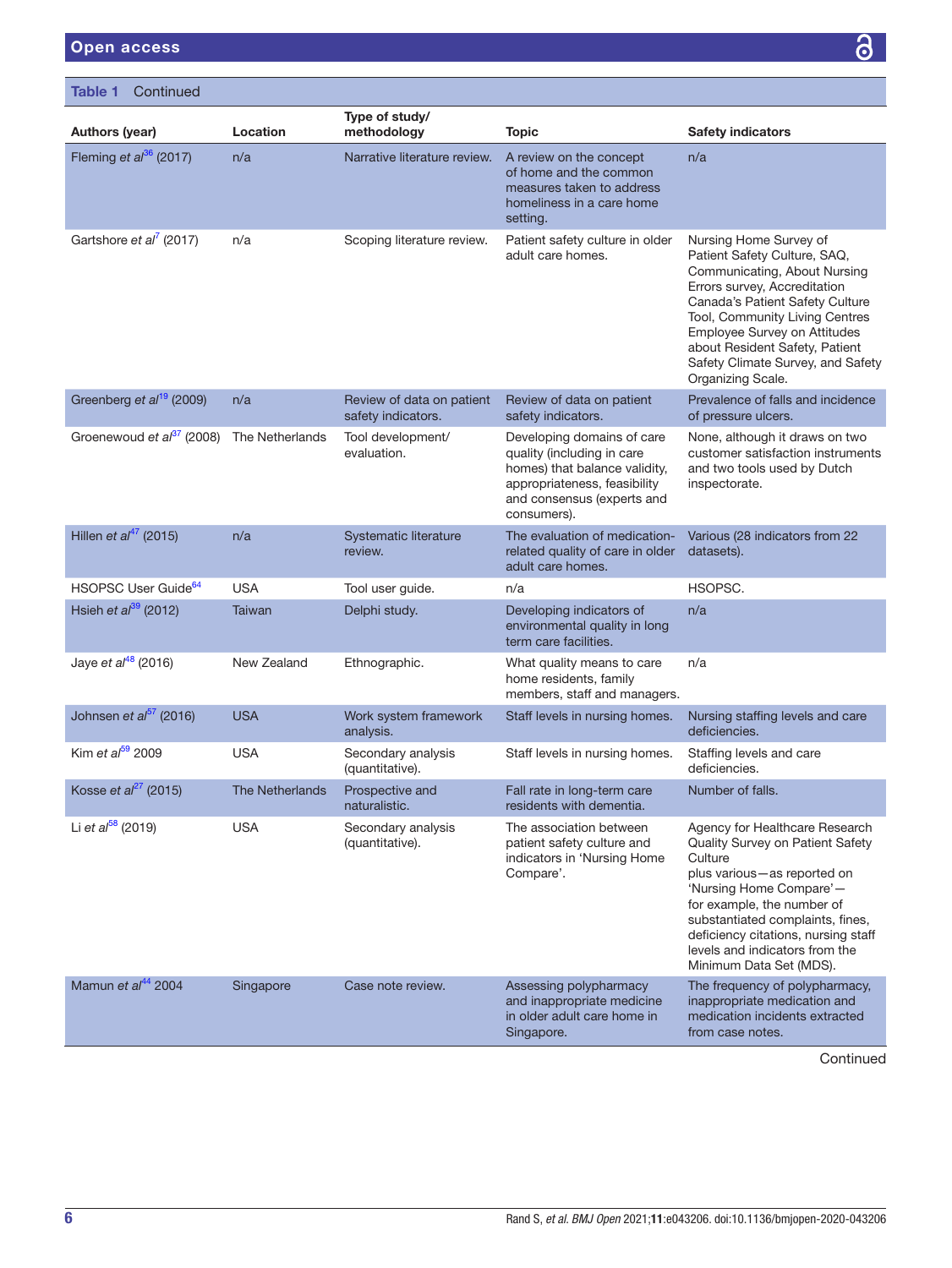| Table 1<br>Continued                        |            |                                                             |                                                                                                                                                                                                                                                                                                                                             |                                                                                                                                                                                                                                                                                                        |
|---------------------------------------------|------------|-------------------------------------------------------------|---------------------------------------------------------------------------------------------------------------------------------------------------------------------------------------------------------------------------------------------------------------------------------------------------------------------------------------------|--------------------------------------------------------------------------------------------------------------------------------------------------------------------------------------------------------------------------------------------------------------------------------------------------------|
| Authors (year)                              | Location   | Type of study/<br>methodology                               | <b>Topic</b>                                                                                                                                                                                                                                                                                                                                | <b>Safety indicators</b>                                                                                                                                                                                                                                                                               |
| Marlin et $al^{24}$ (1999)                  | <b>USA</b> | Literature review;<br>secondary analysis<br>(quantitative). | Review of literature to examine Pressure sore rate, unplanned<br>the relationship between<br>strategic groups membership<br>and performance in the<br>nursing.                                                                                                                                                                              | weight changes, use of restraints<br>and catheterisation rates. Health<br>and life and safety deficiencies<br>based on the number and type(s)<br>of deficiency identified during<br>each facility's recertification<br>survey.                                                                         |
| Mueller and Karon <sup>22</sup> (2003) USA  |            | Quantitative study.                                         | Explore the opinions of long-<br>term care nursing experts<br>about the American Nurses<br>Association (ANA) nurse<br>sensitive quality indicators and<br>their relevance to long-term<br>care.                                                                                                                                             | Nurse sensitive quality indicators<br>developed through the ANA's<br>Safety and Quality Initiative,<br>including frequency of pressure<br>ulcers, falls, patient satisfaction,<br>staff ratios, nursing care hours and<br>staff satisfaction.                                                          |
| Norton et al <sup>20</sup> (2014)           | Canada     | Tool development.                                           | To demonstrate the benefit<br>of defining operational<br>management units in nursing<br>homes and computing quality<br>indicators on these units as<br>well as on the whole facility.                                                                                                                                                       | Quality indicators derived from the<br>RAI-MDS 2.0 quality indicators<br>for: PRU05-prevalence of<br>residents with stage 2-4 pressure<br>ulcers, PAIOX (prevalence of<br>residents with pain) and DRG01<br>(prevalence of residents receiving<br>an antipsychotic with no diagnosis<br>of psychosis). |
| O'Connor et $al^{43}$ (2012)                | n/a        | Literature review.                                          | Review to describe the<br>inappropriate prescribing<br>detection tools or criteria<br>most frequently cited in<br>the literature and examine<br>their role in preventing<br>inappropriate prescribing<br>and other related healthcare<br>outcomes.                                                                                          | Inappropriate prescribing tools.                                                                                                                                                                                                                                                                       |
| O'Connor et $al^{46}$ (2017)                | Australia  | Tool development; clinical<br>records audit.                | Develop indicators of safe<br>psychotropic prescribing<br>practices for people with<br>dementia.                                                                                                                                                                                                                                            | Safe psychotropic prescribing<br>practice indicators.                                                                                                                                                                                                                                                  |
| Oetjen et al <sup>23</sup> (2011)           | <b>USA</b> | Secondary analysis<br>(quantitative).                       | The relationship between<br>financial performance and<br>selected safety measures<br>of nursing homes (food<br>sanitation, records complete,<br>accuracy of assessment,<br>assessment by qualified<br>staff, drug storage, pharmacy<br>procedures, infection control<br>and medication errors greater<br>than 5% and unnecessary<br>drugs). | Nine safety measures from the<br>Online Survey, Certification and<br>Reporting data.                                                                                                                                                                                                                   |
| Parker et al (2019) <sup>80</sup>           | <b>USA</b> | Qualitative interview study.                                | Staff perception of the conflict n/a<br>between person-centred care<br>and safety.                                                                                                                                                                                                                                                          |                                                                                                                                                                                                                                                                                                        |
| Pickering et $al^{66}$ (2017)               | <b>USA</b> | Telephone interviews.                                       | Exploring how the certified<br>nursing assistants understand<br>workplace.                                                                                                                                                                                                                                                                  | Institutional culture and care staff<br>outcomes related to bullying<br>and responds to bullying in the behaviour, for example, inflicting<br>overload, mishandling critical<br>incidents, playing favourites,<br>belittling staff, bullying and/or<br>putting residents at risk.                      |
| Recio-Saucedo et al <sup>40</sup><br>(2017) | n/a        | Literature review.                                          | What impact does nursing<br>care left undone have on<br>patient outcomes?                                                                                                                                                                                                                                                                   | Care deficiency (non-completion<br>of nursing tasks).                                                                                                                                                                                                                                                  |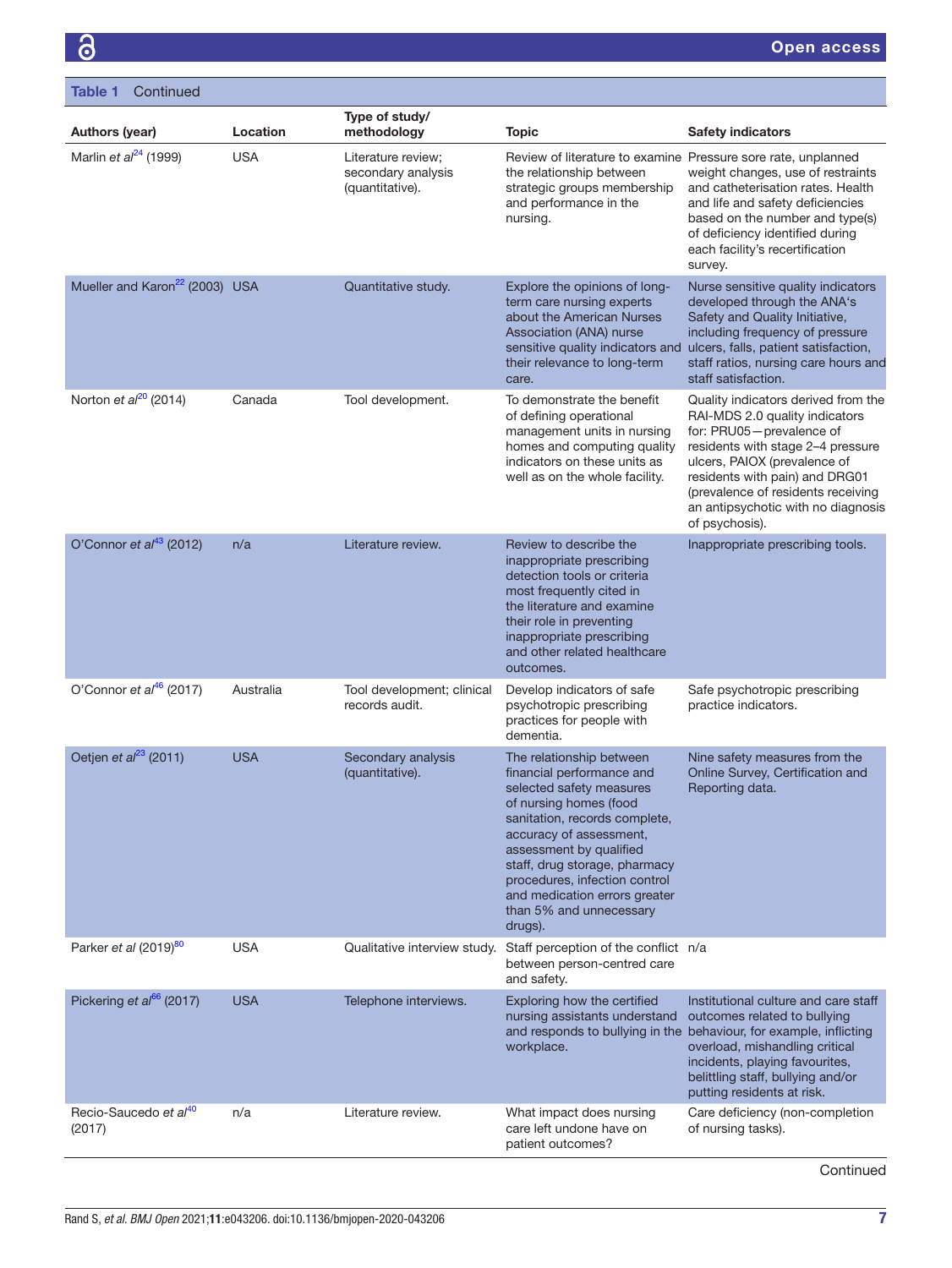Open access

| Continued<br><b>Table 1</b>                             |                        |                                                                                |                                                                                                                                                                   |                                                                                                                                                                                                                                                                                                                                                                                                                                                                        |
|---------------------------------------------------------|------------------------|--------------------------------------------------------------------------------|-------------------------------------------------------------------------------------------------------------------------------------------------------------------|------------------------------------------------------------------------------------------------------------------------------------------------------------------------------------------------------------------------------------------------------------------------------------------------------------------------------------------------------------------------------------------------------------------------------------------------------------------------|
| Authors (year)                                          | Location               | Type of study/<br>methodology                                                  | <b>Topic</b>                                                                                                                                                      | <b>Safety indicators</b>                                                                                                                                                                                                                                                                                                                                                                                                                                               |
| Scott-Cawiezell and<br>Vogelsmeier <sup>35</sup> (2000) | n/a                    | Literature review.                                                             | A review of safety in older<br>adult nursing homes (2005-<br>$2010$ ).                                                                                            | Center for Medicare & Medicaid<br>Services Quality Indicators and<br>Quality Measures, that is, falls,<br>use of physical restraints, pressure<br>ulcers and infections.                                                                                                                                                                                                                                                                                               |
| Stevenson et $al^{25}$ (2013)                           | <b>USA</b>             | Secondary analysis<br>(quantitative).                                          | To assess whether the<br>experience of being sued<br>and incurring litigation costs<br>affects the quality of care<br>subsequently delivered in<br>nursing homes. | Incidence of pressure ulcers, use<br>of physical restraints, activity of<br>daily living (ADL) decline, UTIs<br>and violations of safe care that<br>involved actual harm or jeopardy<br>to residents.                                                                                                                                                                                                                                                                  |
| Trinkoff et $a^{34}$ (2014)                             | <b>USA</b>             | Secondary analysis<br>(quantitative).                                          | Associations of education<br>and certification among<br>nursing home administrators<br>and director of nursing with<br>residents outcomes.                        | Pressure ulcers, urinary tract<br>infection and pain.                                                                                                                                                                                                                                                                                                                                                                                                                  |
| van Gaal et al <sup>32</sup> (2009)                     | The Netherlands        | Develop and test a patient<br>safety programme. A<br>cluster randomised trial. | Develop and test an integral<br>patient safety programme<br>that addresses three adverse<br>events: pressure ulcers, falls<br>and UTIs.                           | Inpatient safety programme for<br>the prevention of adverse events<br>(pressure ulcers, UTI and falls).<br>Secondary outcome measures<br>was the utilisation of preventive<br>interventions and the knowledge<br>of nurses regarding the three<br>topics (pressure ulcers, UTI and<br>falls).                                                                                                                                                                          |
| van Nie-Visser et al <sup>31</sup><br>(2013)            | <b>The Netherlands</b> | Annual cross-sectional<br>multicentre point<br>prevalence survey.              | An international prevalence<br>measurement of care<br>problems: study protocol.                                                                                   | LPZ-International. This includes<br>incidence of care problems, use of<br>physical restraints, incontinence,<br>malnutrition, pressure ulcers and<br>falls.                                                                                                                                                                                                                                                                                                            |
| Vermeulen et $al^{45}$ (2017)                           | The Netherlands        | Interview study.                                                               | Understanding the impact<br>of supervision on reducing<br>medication risks: an interview<br>study in long-term elderly<br>care.                                   | Medication safety incidents (self-<br>reported).                                                                                                                                                                                                                                                                                                                                                                                                                       |
| Wells <i>et al</i> <sup>55</sup> (2019)                 | Australia              | Tool development.                                                              | Development of an interview<br>tool to be implemented by the<br><b>Australian Aged Care Quality</b><br>Agency in residential aged<br>care as a quality indicator. | Consumer Experience Report.                                                                                                                                                                                                                                                                                                                                                                                                                                            |
| Winters et $a^{53}$ (2014)                              | The Netherlands        | Cross-sectional study.                                                         | The influence of corporate<br>structure and quality<br>improvement activities on<br>outcome improvement in<br>residential care homes.                             | Resident-reported indicators,<br>including shared decision making,<br>availability of information, meals,<br>competency and safety, comfort,<br>atmosphere, housing and privacy<br>activities, safe living environment<br>and availability/attitudes of care<br>staff.<br>Other indicators (reported by<br>professionals/care staff), including<br>incidence of falls, medicine<br>incidents, psychopharmacy,<br>antidepressants, problem<br>behaviour and depression. |
| Xu et $al^{33}$ (2019)                                  | <b>USA</b>             | Secondary analysis<br>(quantitative).                                          | Examine the relationship<br>between quality indicators and<br>preventable hospitalisation.                                                                        | Indicators from the Minnesota<br>Nursing Home Report Card<br>and resident-level variables<br>from the MDS, including the<br>use of antipsychotics (without<br>a diagnosis of psychosis),<br>unexplained weight loss,<br>UTIs, pressure ulcers, bladder<br>continence and ADL dependence.                                                                                                                                                                               |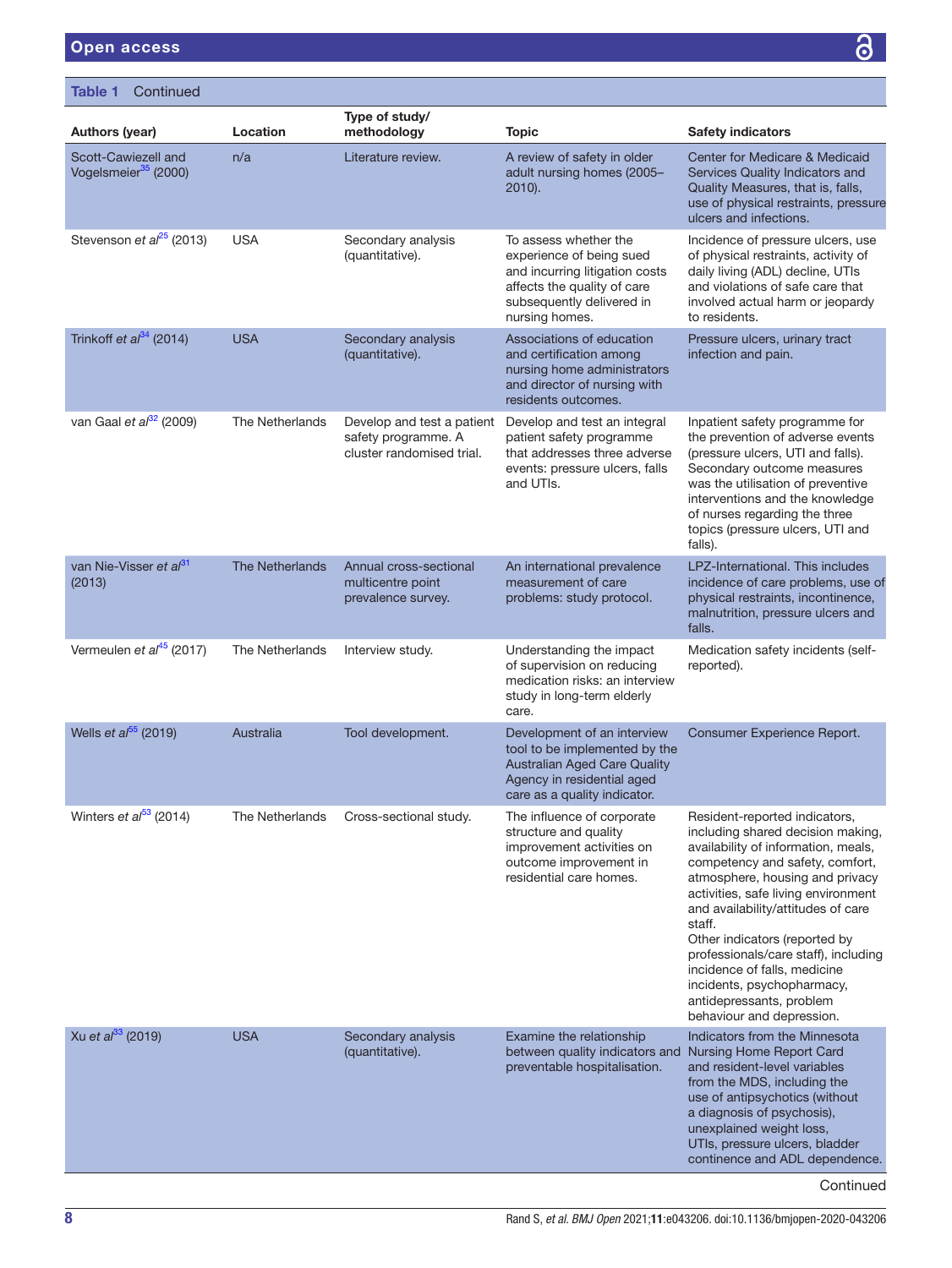| Table 1<br>Continued                |            |                               |                                                                                                                                                                 |                                                                                                                   |
|-------------------------------------|------------|-------------------------------|-----------------------------------------------------------------------------------------------------------------------------------------------------------------|-------------------------------------------------------------------------------------------------------------------|
| Authors (year)                      | Location   | Type of study/<br>methodology | Topic                                                                                                                                                           | <b>Safety indicators</b>                                                                                          |
| Yeung and Chan <sup>61</sup> (2012) | Hong Kong. | Questionnaire survey.         | Measuring safety climate in<br>elderly homes.                                                                                                                   | Occupational Safety and Health<br>Council (OSHC) safety climate tool<br>(modified).                               |
| Yu and Qian $41$ (2018)             | Australia  | Tool development.             | Developing a theoretical<br>model and questionnaire<br>survey instrument to measure<br>the success of electronic<br>health records in residential<br>aged care. | Training, self-efficacy, system<br>quality, information quality, user<br>satisfaction and net benefits of<br>use. |

 $(ASCOF 1A).$ <sup>50-52</sup> Focusing on the residents' perspective on safety can be found in other tools too, including the Dutch national indicator set, the Consumer Quality Inde[x53 54](#page-11-42) and the Consumer Experience tool, which forms part Australian Aged Care Quality Agency audit process to capture residents' experience of care quality.<sup>[55](#page-11-41)</sup>

#### Will care be safe in the future?

In asking whether care will be safe in the future, the review identified safety indicators that relate to organisational and wider contextual factors, including staffing and safety culture within individual or groups of care homes, as well as wider systems-level factors, such as the funding of long-term care systems,<sup>56</sup> for-profit care<sup>57</sup> and

market-level factors, $58$  that influence future risk of harm within an individual home or the residential care sector.

The literature review identified the skill, experience and number of care home staff per resident as potential indicators. These factors are related to the incidence of both care deficiencies and harm-related safety indicators.[57 59](#page-11-25) Other studies focused on *patient safety culture* (PSC) and/or the quality of the workplace environment as safety indicators. PSC refers to a combination of individual and group values, perceptions, attitudes, competencies and behaviours that influence an organisation's safety management style. $60$  The PSC measures identified in the literature review include the Occupational Health

<span id="page-8-0"></span>

| <b>Table 2</b> Measures of safety                                                                                                                                                                                            |                                                                                                                                                                                                                                                                                                                                                                                                                                                                                                                                                                                                                                                                                                                                                                                                                                                                                                                                    |
|------------------------------------------------------------------------------------------------------------------------------------------------------------------------------------------------------------------------------|------------------------------------------------------------------------------------------------------------------------------------------------------------------------------------------------------------------------------------------------------------------------------------------------------------------------------------------------------------------------------------------------------------------------------------------------------------------------------------------------------------------------------------------------------------------------------------------------------------------------------------------------------------------------------------------------------------------------------------------------------------------------------------------------------------------------------------------------------------------------------------------------------------------------------------|
| <b>Dimension</b>                                                                                                                                                                                                             | <b>Measures/indicators of safety</b>                                                                                                                                                                                                                                                                                                                                                                                                                                                                                                                                                                                                                                                                                                                                                                                                                                                                                               |
| Harm<br>Has care been safe in the past?<br>(What are the rates of past harm?)                                                                                                                                                | Physical harm: occurrence of pressure ulcers, falls, diarrhoeal disease or<br>scabies, malnutrition, dehydration, incontinence, unplanned weight change,<br>catheterisation, urinary tract infections, decline in activities of daily living,<br>experience of pain and mortality.<br>Psychological harm: measures of an individual's sense of self, connectedness,<br>and belonging, comfort and security, emotional distress, privacy, respect and<br>autonomy, and dignity.                                                                                                                                                                                                                                                                                                                                                                                                                                                     |
| <b>Reliability</b><br>Are systems, processes and behaviour reliable?<br>(Indicators of the reliability of safety critical processes and<br>systems, and also the capacity of staff to follow safety<br>critical procedures.) | Omission of safety critical care activities, for example, ambulation, turning,<br>feeding, personal hygiene or surveillance.<br>Medication-related measures, for example, inappropriately prescribed medicines,<br>medication errors, psychotropic prescribing for people with dementia, failure to<br>use medication and occurrence of medication review.<br>Physical environment of the care home, for example, adequacy of lighting and<br>ventilation, sterile or clinical environment (lack of 'homeliness').<br>Social use of the care home environment, for example, lack of space for privacy,<br>or intrusive noise with the potential to cause psychological harm.<br>How care is delivered in the space, for example, are rooms large enough for safe<br>use of equipment and lack of space for delivery of care with dignity and respect.<br>Care record keeping. Is key care-related information captured adequately? |
| <b>Sensitivity to operations</b><br>Is care safe today?                                                                                                                                                                      | Resident reports of feeling safe or other safety-related aspects of user<br>experience.                                                                                                                                                                                                                                                                                                                                                                                                                                                                                                                                                                                                                                                                                                                                                                                                                                            |
| Anticipation and preparedness *<br>Will care be safe in the future?<br>(The ability to anticipate, and be prepared for, problems and<br>threats to safety.)                                                                  | Staffing levels, skill or training.<br>Patient safety culture.                                                                                                                                                                                                                                                                                                                                                                                                                                                                                                                                                                                                                                                                                                                                                                                                                                                                     |
| <b>Integration and learning</b><br>Are we responding and improving?<br>(The capacity to collect, analyse and improve from, safety<br><i>information.)</i>                                                                    | The use of national or regional datasets that include safety indicators for<br>monitoring and improvement, for example, Resident Assessment Instrument<br>Minimum Data Set 2.0.                                                                                                                                                                                                                                                                                                                                                                                                                                                                                                                                                                                                                                                                                                                                                    |

\*This may also be influenced by wider systems-level contextual factors, including administration, policy and funding.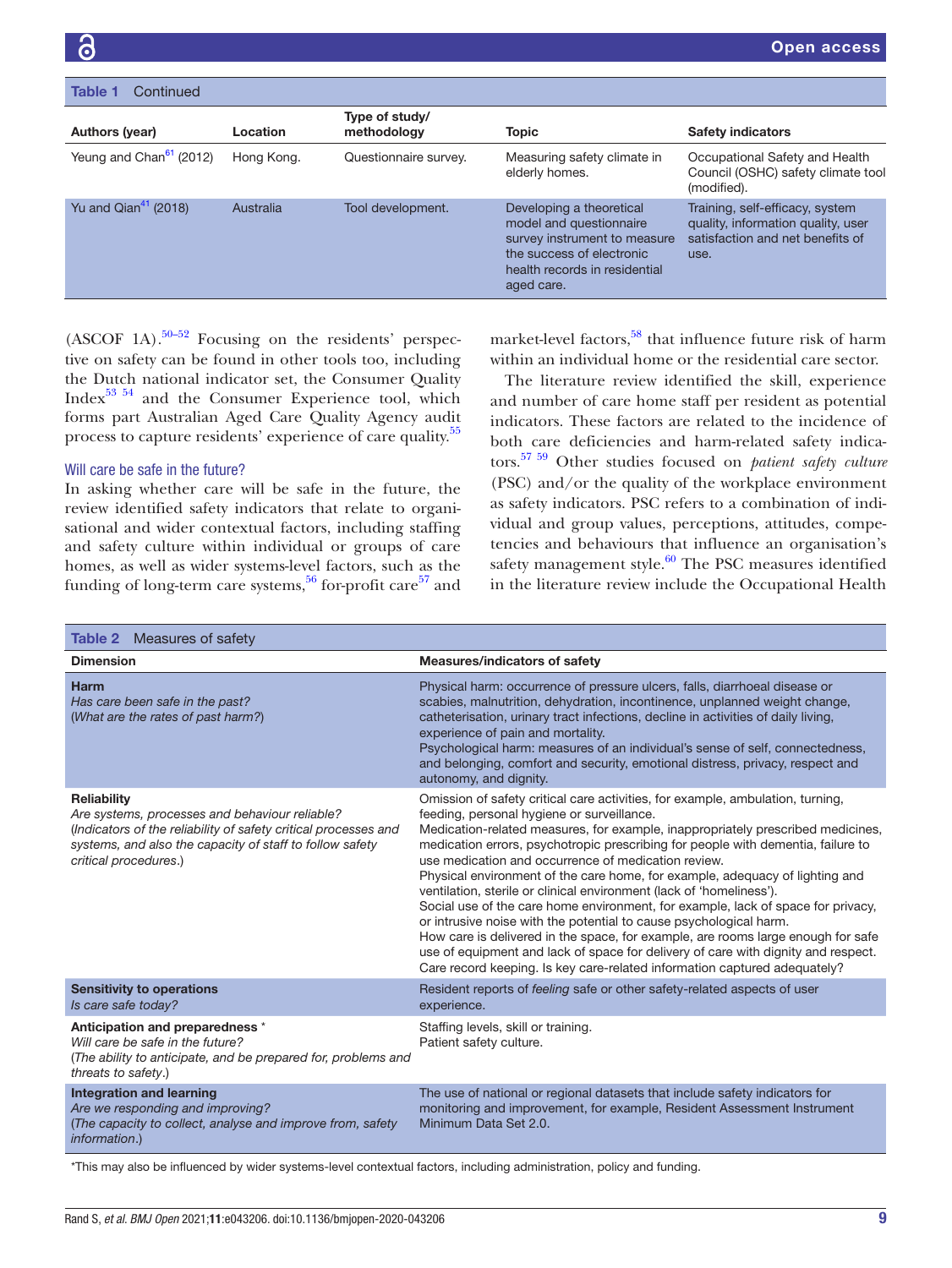and Safety Council Safety Climate Questionnaire, <sup>61</sup> the Nursing Home Survey on Patient Safety Culture, [58 62](#page-11-28) which is an adapted version of the Hospital Survey on Patient Safety Culture,<sup>[28 63 64](#page-11-13)</sup> and the Alberta Context Tool, which captures a range of quality and safety-related contextual factors[.30 65](#page-11-18) Studies have found that PSC is lower in nursing homes than in hospitals, with lower levels of learning from errors, less open communication and a blaming or punitive culture among staff.<sup>28</sup>

These workplace-level indicators may be important, as it has been found that work environment influences resident safety outcomes more than the traits of individual care staff. $66$  They may also be important sources of additional information to support the interpretation of harm-based indicators: for example, it has been found that good PSC is related to lower reporting of some harmbased safety indicators $58$  but higher reporting of others (eg, report of falls), likely due to more accurate reporting and/or differences in care practice, for example, reduced use of restraints.<sup>[63](#page-11-12)</sup>

#### Are we improving and responding?

The literature on measuring safety in care homes referred to various measures included in national datasets for quality monitoring and improvement. Examples include the National Prevalence Measurement of Quality of Care (the 'LPZ'), which is collected annually in the Netherlands<sup>29</sup> and the Resident Assessment Instrument Minimum Data Set 2.0, which has been adapted and applied to national-level quality monitoring of care facilities in Canada.<sup>67</sup> The US Agency for Healthcare Research Quality collects and reports indicators of harm as part of the Minimum Data Set 3.0 for nursing homes<sup>[19 68](#page-11-21)</sup> and the Brazilian National Health Surveillance Agency ('ANVISA') requires monthly reporting of indicators[.18](#page-11-1) The principle of this approach is to monitor overall safety and quality with a systems-level view. To translate these data into the improvement of the quality and safety, however, it is important to consider the steps required in practice.

Studies looking at this area have identified some common essential elements that enable learning in the care home context. This includes local and specific measurement, either at the unit of the whole care home and/or staff team led by the same leader, or at the resident level, that is linked to staff learning via intentional activities, like networking,  $20\frac{69}{9}$  and also supported by clinical expertise and quality improvement methods within the team. $^{21}$  While these elements are commonly found in healthcare teams, as they review and learn from safety incidents, they are not usually commonplace in the care home context.<sup>[28](#page-11-13)</sup>

#### **DISCUSSION**

A scoping review was undertaken to identify safety indicators used in older adult care homes from the international literature. How these relate to the key concepts of safety derived from healthcare settings was determined by mapping onto the the five dimensions of safety in the SMMF.

In reviewing the literature, there are a wide range of potential measures already available, but there are also some potential gaps and challenges related to data collection and application in the care home context. Measures of past harm identified in the literature have mirrored those used in clinical settings and are dominated by measures of physical rather than the psychological harm. This may not adequately reflect the person-centred focus of care in care home settings and the potential for harm from care delivered in a way that does not respect a person's dignity or personal preferences. Similarly, the assessment of reliability of systems, processes and behaviours has focused on safety critical processes, such as ambulation. One could argue that freedom from psychological harm and a safe, but homely, physical environment should play a more significant role in safety assessment when the care environment represents 'home' for its residents. The qualities of 'homeliness', with access to individualised space and personalised décor, and also relationships with other residents contribute to a sense of (in)security and (not) feeling safe. $10$ 

Social care tends to place a greater emphasis on the views and experience of people, which reflects its aim of promoting the quality of life.<sup>50</sup> Using residents' views and self-reported outcome measures should, therefore, be an integral part of understanding and measuring safety. This approach, however, presents a challenge. The prevalence of cognitive impairment among care home residents often precludes the use of traditional data collection methods for self-report measures.<sup>70–75</sup> The use of proxy report by care staff and/or family carers, as in the care home version of ASCOT,<sup>1276</sup> may also be problematic due to potential bias, even if it may be preferable to systematic exclusion from data collections.<sup>77-79</sup> Further research on safety data collection methods in care homes is required to adequately address these concerns. A gap also exists in adequately capturing information on the incidence of abusive or neglectful care practice. There are complex issues as to whether, and how, such sensitive data might be reliably collected through resident report, staff report (self or colleague) and/or staff observation.

To date, there is relatively little evidence of learning in practice from safety metrics within care home staff teams, especially learning that directly involves care workers and managers. There is also limited insight into potential barriers to learning presented by care sector conditions (eg, staffing levels, employment conditions and the professional status of care workers) and ways to adapt practice-based processes in light of these contextual differences. Improvement targeted at either systems level or organisational level is also relatively underdeveloped in the care home sector. Such monitoring is likely to require a dual individual organisational perspective, since measures of contextual factors, including PSC, offer important contextual evidence to guide the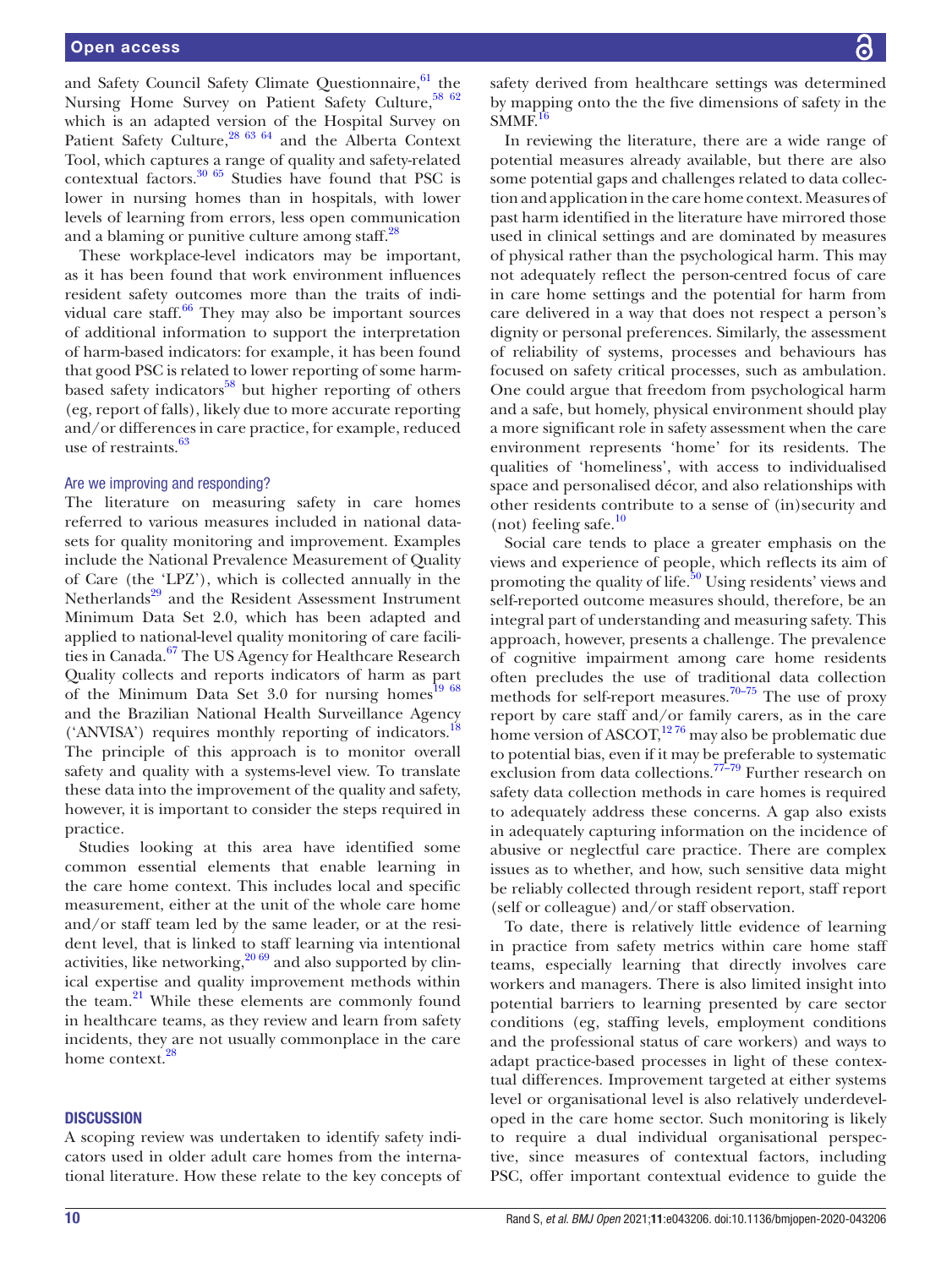interpretation of individual-level harm-based indicators, as well as the ways in which an organisation is led and responds to safety challenges.

Wider systems-level factors are generally considered in the literature as influences on safety, rather than as measures of safety. This approach acknowledges the influence of such factors on care home safety and quality; however, it also implies that these wider factors are beyond the scope of quality improvement interventions. The extent to which policy and funding models influence the quality and safety of care remains a gap in the literature. Further evidence could establish the degree of influence of these factors, as well as suitability as safety indicators to understand, guide and improve safety at a systems level.

A limitation of this study is that its approach focused on measures found in the international peer-reviewed literature. It is possible that indicators used in practice were omitted, especially in countries, like England, that do not have a national minimum dataset for care homes and where fragmented local practice is unlikely to be reported in peer-reviewed literature. Further investigation of safety measurement and improvement within care homes and consortia, and undertaken by adult social care quality monitoring teams, safeguarding managers, commissioners and other stakeholders within local authorities or regional bodies in England, would contribute to the evidence base. This is the next phase of work of the study of which this scoping review is part. An evaluation of the psychometric properties of indicators (ie, reliability, validity and ability to differentiate between good and poor quality care) would also be a useful contribution. There are also important considerations as to whether it is feasible to routinely collect the required data in the resource-constrained residential home environment. Further work is needed before measurement systems are in place that can fulfil these criteria.

In summary, this scoping review has identified safety indicators collected and used in older adult care homes from the international literature. These indicators have been evaluated and analysed against the SMMF<sup>[16](#page-10-10)</sup> to identify gaps and areas where adaptation may be required to adequately capture safety in the context of older adult care homes. Some of the key contextual differences and challenges have been considered.

Contributors All authors contributed to the study design and development of the research question. SR, AD, NS and KJ developed and refined the search strategy, reviewed the articles and summarised the findings. SR drafted the manuscript, with review and approval by all coauthors. We would also like to acknowledge and thank Anica Alvarez Nishio, the Public Patient Involvement advisor for the Safety programme of Quality, Safety and Outcomes Policy Research Unit, for her contribution to the study.

Funding This work was supported by the National Institute for Health Research Policy Research Programme, grant number PR-PRU-1217-20702.

Disclaimer This research was funded by the National Institute for Health Research (NIHR) Policy Research Programme, conducted through the Quality, Safety and Outcomes Policy Research Unit (QSO-PRU), PR-PRU-1217-20702. The views expressed are those of the author(s) and not necessarily those of the NIHR or the Department of Health and Social Care.

Competing interests None declared.

#### Patient consent for publication Not required.

Provenance and peer review Not commissioned; externally peer reviewed.

Data availability statement No data are available.

Supplemental material This content has been supplied by the author(s). It has not been vetted by BMJ Publishing Group Limited (BMJ) and may not have been peer-reviewed. Any opinions or recommendations discussed are solely those of the author(s) and are not endorsed by BMJ. BMJ disclaims all liability and responsibility arising from any reliance placed on the content. Where the content includes any translated material, BMJ does not warrant the accuracy and reliability of the translations (including but not limited to local regulations, clinical guidelines, terminology, drug names and drug dosages), and is not responsible for any error and/or omissions arising from translation and adaptation or otherwise.

Open access This is an open access article distributed in accordance with the Creative Commons Attribution Non Commercial (CC BY-NC 4.0) license, which permits others to distribute, remix, adapt, build upon this work non-commercially, and license their derivative works on different terms, provided the original work is properly cited, appropriate credit is given, any changes made indicated, and the use is non-commercial. See: [http://creativecommons.org/licenses/by-nc/4.0/.](http://creativecommons.org/licenses/by-nc/4.0/)

#### ORCID iD

Stacey Rand <http://orcid.org/0000-0001-9071-2842>

#### **REFERENCES**

- <span id="page-10-0"></span>1 Fahey T, Montgomery AA, Barnes J, *et al*. Quality of care for elderly residents in nursing homes and elderly people living at home: controlled observational study. *[BMJ](http://dx.doi.org/10.1136/bmj.326.7389.580)* 2003;326:580–3.
- <span id="page-10-1"></span>2 Lloyd L, Banerjee A, Harrington C, *et al*. It is a scandal! *[Int J Sociol](http://dx.doi.org/10.1108/IJSSP-03-2013-0034)  [Soc Policy](http://dx.doi.org/10.1108/IJSSP-03-2013-0034)* 2014;34:2–18.
- 3 Cooper C, Marston L, Barber J, *et al*. Do care homes deliver personcentred care? A cross-sectional survey of staff-reported abusive and positive behaviours towards residents from the MARQUE (managing agitation and raising quality of life) English national care home survey. *[PLoS One](http://dx.doi.org/10.1371/journal.pone.0193399)* 2018;13:e0193399.
- 4 Natan MB, Lowenstein A, Eisikovits Z. Psycho-Social factors affecting elders' maltreatment in long-term care facilities. *[Int Nurs](http://dx.doi.org/10.1111/j.1466-7657.2009.00771.x)  [Rev](http://dx.doi.org/10.1111/j.1466-7657.2009.00771.x)* 2010;57:113–20.
- 5 Pillemer K, Moore DW. Abuse of patients in nursing homes: findings from a survey of staff. *[Gerontologist](http://dx.doi.org/10.1093/geront/29.3.314)* 1989;29:314–20.
- <span id="page-10-2"></span>6 Fulop NJ, Ramsay AIG. How organisations contribute to improving the quality of healthcare. *[BMJ](http://dx.doi.org/10.1136/bmj.l1773)* 2019;365:l1773.
- <span id="page-10-3"></span>7 Gartshore E, Waring J, Timmons S. Patient safety culture in care homes for older people: a scoping review. *[BMC Health Serv Res](http://dx.doi.org/10.1186/s12913-017-2713-2)* 2017;17:752.
- <span id="page-10-4"></span>8 Emanuel L, Berwick D, Conway J. What Exactly Is Patient Safety? In: *Advances in patient safety: new directions and alternative approaches*. Vol 1, 2008. [http://www.ncbi.nlm.nih.gov/pubmed/](http://www.ncbi.nlm.nih.gov/pubmed/21249863) [21249863](http://www.ncbi.nlm.nih.gov/pubmed/21249863)
- <span id="page-10-5"></span>9 Braedley S, Martel G. Dreaming of home: Long-term residential care and (in) equities by design. *[Studies in Political Economy](http://dx.doi.org/10.1080/19187033.2015.11674946)* 2015;95:59–81.
- <span id="page-10-11"></span>10 Nygaard A, Halvorsrud L, Grov EK, *et al*. What matters to you when the nursing is your home: a qualitative study on the views of residents with dementia living in nursing homes. *[BMC Geriatr](http://dx.doi.org/10.1186/s12877-020-01612-w)* 2020;20:227.
- <span id="page-10-6"></span>11 Care Quality Commission. How CQC regulates: residential adult social care services provider Handbook, 2016. Available: [http://www.](http://www.cqc.org.uk/sites/default/files/20150327_asc_residential_provider_handbook_appendices_march_15_update_01.pdf) [cqc.org.uk/sites/default/files/20150327\\_asc\\_residential\\_provider\\_](http://www.cqc.org.uk/sites/default/files/20150327_asc_residential_provider_handbook_appendices_march_15_update_01.pdf) [handbook\\_appendices\\_march\\_15\\_update\\_01.pdf](http://www.cqc.org.uk/sites/default/files/20150327_asc_residential_provider_handbook_appendices_march_15_update_01.pdf)
- <span id="page-10-7"></span>12 Towers A-M, Smith N, Palmer S, *et al*. The acceptability and feasibility of using the adult social care outcomes toolkit (ASCOT) to inform practice in care homes. *[BMC Health Serv Res](http://dx.doi.org/10.1186/s12913-016-1763-1)* 2016;16:523.
- 13 SMITH N, TOWERS ANN-M, PALMER S, *et al*. Being occupied: supporting 'meaningful activity' in care homes for older people in England. *[Ageing Soc](http://dx.doi.org/10.1017/S0144686X17000678)* 2018;38:2218–40.
- <span id="page-10-8"></span>14 NHS Digital. Personal social services: staff of social services departments, England. London; 2018. [https://files.digital.nhs.uk/CE/](https://files.digital.nhs.uk/CE/7525AE/NMDS%20Report%202018.pdf) [7525AE/NMDS Report 2018.pdf](https://files.digital.nhs.uk/CE/7525AE/NMDS%20Report%202018.pdf)
- <span id="page-10-9"></span>15 Harrington C, Jacobsen FF, Panos J, *et al*. Marketization in long-term care: a Cross-Country comparison of large for-profit nursing home chains. *[Health Serv Insights](http://dx.doi.org/10.1177/1178632917710533)* 2017;10:117863291771053.
- <span id="page-10-10"></span>16 Vincent C, Burnett S, Carthey J. Safety measurement and monitoring in healthcare: a framework to guide clinical teams and healthcare organisations in maintaining safety. *[BMJ Qual Saf](http://dx.doi.org/10.1136/bmjqs-2013-002757)* 2014;23:670–7.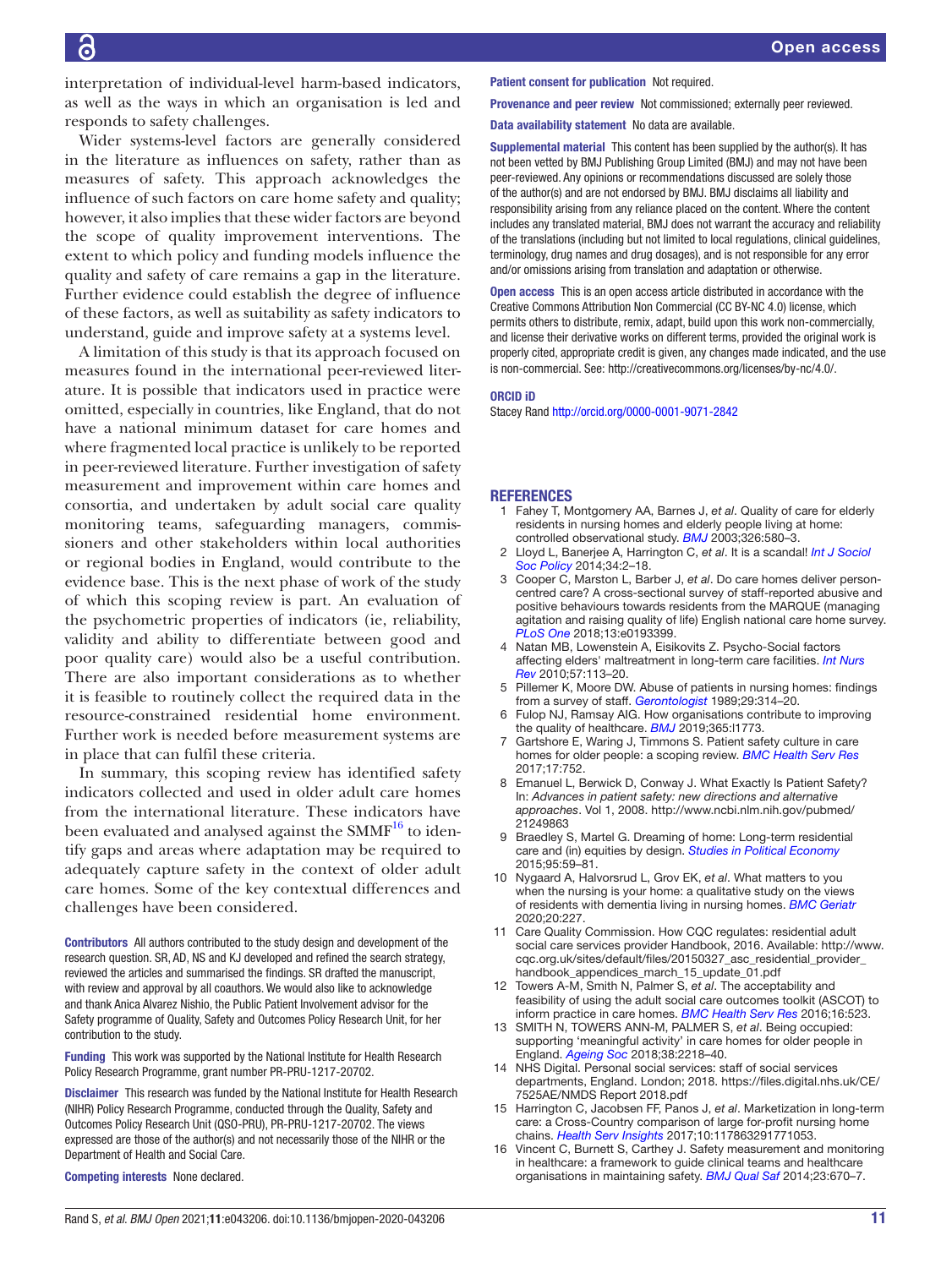# Open access

- <span id="page-11-0"></span>17 Arksey H, O'Malley L. Scoping studies: towards a methodological framework. *[Int J Soc Res Methodol](http://dx.doi.org/10.1080/1364557032000119616)* 2005;8:19–32.
- <span id="page-11-1"></span>18 Cavalcante MLSN, Borges CL, Moura AMFTdeM, *et al*. Indicators of health and safety among institutionalized older adults. *[Rev Esc](http://dx.doi.org/10.1590/S0080-623420160000500009)  [Enferm USP](http://dx.doi.org/10.1590/S0080-623420160000500009)* 2016;50:602–9.
- <span id="page-11-21"></span>19 Greenberg MD, Haviland AM, Yu H, *et al*. Safety outcomes in the United States: trends and challenges in measurement. *[Health Serv](http://dx.doi.org/10.1111/j.1475-6773.2008.00926.x)  [Res](http://dx.doi.org/10.1111/j.1475-6773.2008.00926.x)* 2009;44:739–55.
- <span id="page-11-32"></span>20 Norton PG, Murray M, Doupe MB, *et al*. Facility versus unit level reporting of quality indicators in nursing homes when performance monitoring is the goal. *[BMJ Open](http://dx.doi.org/10.1136/bmjopen-2013-004488)* 2014;4:e004488.
- <span id="page-11-17"></span>21 Dupler AM, Crogan NL, Short R. Pathways to quality improvement for boarding homes: a Washington state model. *[J Nurs Care Qual](http://dx.doi.org/10.1097/00001786-200107000-00003)* 2001;15:1–16. doi:10.1097/00001786-200107000-00003
- <span id="page-11-31"></span>22 Mueller C, Karon SL. ANA nurse sensitive quality indicators for longterm care facilities. *[J Nurs Care Qual](http://dx.doi.org/10.1097/00001786-200401000-00009)* 2004;19:39–47.
- <span id="page-11-34"></span>23 Oetjen RM, Zhao M, Liu D, *et al*. Nursing home safety: does financial performance matter? *[J Health Care Finance](http://www.ncbi.nlm.nih.gov/pubmed/21528833)* 2011;37:51-61–61.
- <span id="page-11-30"></span>24 Marlin D, Sun M, Huonker JW. Strategic groups and performance in the nursing home industry: a reexamination. *[Med Care Res Rev](http://dx.doi.org/10.1177/107755879905600203)* 1999;56:156–76.
- <span id="page-11-37"></span>25 Stevenson DG, Spittal MJ, Studdert DM. Does litigation increase or decrease health care quality? *[Med Care](http://dx.doi.org/10.1097/MLR.0b013e3182881ccc)* 2013;51:430–6.
- <span id="page-11-11"></span>26 Aronovitch SA. Falls and patient safety for older adults. *[Ostomy](http://www.ncbi.nlm.nih.gov/pubmed/17041252)  [Wound Manage](http://www.ncbi.nlm.nih.gov/pubmed/17041252)* 2006;52:26, 28 passim:22–4.
- <span id="page-11-27"></span>27 Kosse NM, de Groot MH, Vuillerme N, *et al*. Factors related to the high fall rate in long-term care residents with dementia. *[Int](http://dx.doi.org/10.1017/S104161021400249X)  [Psychogeriatr](http://dx.doi.org/10.1017/S104161021400249X)* 2015;27:803–14.
- <span id="page-11-13"></span>28 Bonner AF, Castle NG, Perera S, *et al*. Patient safety culture: a review of the nursing home literature and recommendations for practice. *[Ann Longterm Care](http://www.ncbi.nlm.nih.gov/pubmed/21701601)* 2008;16:18–22.
- <span id="page-11-15"></span>29 Carryer J, Weststrate J, Yeung P, *et al*. Prevalence of key care indicators of pressure injuries, incontinence, malnutrition, and falls among older adults living in nursing homes in New Zealand. *[Res](http://dx.doi.org/10.1002/nur.21835)  [Nurs Health](http://dx.doi.org/10.1002/nur.21835)* 2017;40:555–63.
- <span id="page-11-18"></span>30 Estabrooks CA, Knopp-Sihota JA, Cummings GG, *et al*. Making research results relevant and Useable: presenting complex organizational context data to Nonresearch stakeholders in the nursing home setting. *[Worldviews Evid Based Nurs](http://dx.doi.org/10.1111/wvn.12158)* 2016;13:270–6.
- <span id="page-11-40"></span>31 van Nie-Visser NC, Schols JMGA, Meesterberends E, *et al*. An international prevalence measurement of care problems: study protocol. *[J Adv Nurs](http://dx.doi.org/10.1111/jan.12190)* 2013;69:e18–29.
- <span id="page-11-39"></span>32 van Gaal BGI, Schoonhoven L, Hulscher MEJL, *et al*. The design of the SAFE or SORRY? study: a cluster randomised trial on the development and testing of an evidence based inpatient safety program for the prevention of adverse events. *[BMC Health Serv Res](http://dx.doi.org/10.1186/1472-6963-9-58)* 2009;9:58.
- <span id="page-11-43"></span>33 Xu D, Kane R, Arling G. Relationship between nursing home quality indicators and potentially preventable hospitalisation. *[BMJ Qual Saf](http://dx.doi.org/10.1136/bmjqs-2018-008924)* 2019;28:524–33.
- <span id="page-11-38"></span>34 Trinkoff AM, Lerner NB, Storr CL, *et al*. Leadership education, certification and resident outcomes in US nursing homes: cross-sectional secondary data analysis. *[Int J Nurs Stud](http://dx.doi.org/10.1016/j.ijnurstu.2014.10.002)* 2015;52:334–44.
- <span id="page-11-36"></span>Scott-Cawiezell J, Vogelsmeier A. Nursing home safety: a review of the literature. *[Annu Rev Nurs Res](http://dx.doi.org/10.1891/0739-6686.24.1.179)* 2006;24:179–215.
- <span id="page-11-2"></span>36 Fleming A, Kydd A, Stewart S. Care homes: the developing ideology of a homelike place to live. *[Maturitas](http://dx.doi.org/10.1016/j.maturitas.2017.02.013)* 2017;99:92–7.
- <span id="page-11-22"></span>37 Groenewoud AS, van Exel NJA, Berg M, *et al*. Building quality report cards for geriatric care in The Netherlands: using concept mapping to identify the appropriate "building blocks" from the consumer's perspective. *[Gerontologist](http://dx.doi.org/10.1093/geront/48.1.79)* 2008;48:79–92.
- <span id="page-11-20"></span>38 Fleming R. An environmental audit tool suitable for use in homelike facilities for people with dementia. *[Australas J Ageing](http://dx.doi.org/10.1111/j.1741-6612.2010.00444.x)* 2011;30:108–12.
- <span id="page-11-24"></span>39 Hsieh YP, Hsieh YW, Lin CC, *et al*. A study on the formation of a measurement scale for the environmental quality of Taiwan's longterm care institutions by the Delphi method. *[J Hous and the Built](http://dx.doi.org/10.1007/s10901-011-9254-5)  [Environ](http://dx.doi.org/10.1007/s10901-011-9254-5)* 2012;27:169–86.
- <span id="page-11-3"></span>40 Recio-Saucedo A, Dall'Ora C, Maruotti A, *et al*. What impact does nursing care left undone have on patient outcomes? Review of the literature. *[J Clin Nurs](http://dx.doi.org/10.1111/jocn.14058)* 2018;27:2248–59.
- <span id="page-11-4"></span>41 Yu P, Qian S. Developing a theoretical model and questionnaire survey instrument to measure the success of electronic health records in residential aged care. *[PLoS One](http://dx.doi.org/10.1371/journal.pone.0190749)* 2018;13:e0190749.
- <span id="page-11-5"></span>42 Barnett K, McCowan C, Evans JMM, *et al*. Prevalence and outcomes of use of potentially inappropriate medicines in older people: cohort study stratified by residence in nursing home or in the community. *[BMJ Qual Saf](http://dx.doi.org/10.1136/bmjqs.2009.039818)* 2011;20:275–81.
- <span id="page-11-33"></span>43 O'Connor MN, Gallagher P, O'Mahony D. Inappropriate prescribing. *[Drugs Aging](http://dx.doi.org/10.2165/11632610-000000000-00000)* 2012;29:437–52.
- <span id="page-11-29"></span>44 Mamun K, Lien CTC, Goh-Tan CYE, *et al*. Polypharmacy and inappropriate medication use in Singapore nursing homes. *[Ann Acad](http://www.ncbi.nlm.nih.gov/pubmed/15008562)  [Med Singap](http://www.ncbi.nlm.nih.gov/pubmed/15008562)* 2004;33:49–52.
- <span id="page-11-6"></span>45 Vermeulen JA, Kleefstra SM, Zijp EM, *et al*. Understanding the impact of supervision on reducing medication risks: an interview study in long-term elderly care. *[BMC Health Serv Res](http://dx.doi.org/10.1186/s12913-017-2418-6)* 2017;17.
- <span id="page-11-7"></span>46 O'Connor DW, D'Cunha C, Clifton T, *et al*. Quality indicators of psychotropic prescribing to people with dementia in aged psychiatry inpatient units. *[Aging Ment Health](http://dx.doi.org/10.1080/13607863.2017.1366418)* 2018;22:1–6.
- <span id="page-11-8"></span>47 Hillen JB, Vitry A, Caughey GE. Evaluating medication-related quality of care in residential aged care: a systematic review. *[Springerplus](http://dx.doi.org/10.1186/s40064-015-0984-9)* 2015;4:220.
- <span id="page-11-9"></span>48 Jaye C, Tordoff J, Butler M, *et al*. Quality in residential care: exploring residents', family members', managers' and staff perspectives. *[Qual](http://dx.doi.org/10.1108/QAOA-03-2016-0015)  [Ageing Older Adults](http://dx.doi.org/10.1108/QAOA-03-2016-0015)* 2016;17:253–62.
- <span id="page-11-10"></span>49 Department of Health and Social Care. The adult social care outcomes framework 2018/19: Handbook of definitions. London; 2018.
- <span id="page-11-44"></span>50 Netten A, Burge P, Malley J, *et al*. Outcomes of social care for adults: developing a preference-weighted measure. *[Health Technol Assess](http://dx.doi.org/10.3310/hta16160)* 2012;16:1–165.
- 51 Malley JN, Towers A-M, Netten AP, *et al*. An assessment of the construct validity of the ASCOT measure of social care-related quality of life with older people. *[Health Qual Life Outcomes](http://dx.doi.org/10.1186/1477-7525-10-21)* 2012;10:21.
- 52 Rand S, Malley J, Towers A-M, *et al*. Validity and test-retest reliability of the self-completion adult social care outcomes toolkit (ASCOT-SCT4) with adults with long-term physical, sensory and mental health conditions in England. *[Health Qual Life Outcomes](http://dx.doi.org/10.1186/s12955-017-0739-0)* 2017;15:163.
- <span id="page-11-42"></span>53 Winters S, Kool RB, Klazinga NS, *et al*. The influence of corporate structure and quality improvement activities on outcome improvement in residential care homes. *[Int J Qual Health Care](http://dx.doi.org/10.1093/intqhc/mzu057)* 2014;26:378–87.
- 54 Triemstra M, Winters S, Kool RB, *et al*. Measuring client experiences in long-term care in the Netherlands: a pilot study with the consumer quality index long-term care. *[BMC Health Serv Res](http://dx.doi.org/10.1186/1472-6963-10-95)* 2010;10:95.
- <span id="page-11-41"></span>55 Wells Y, Fetherstonhaugh D, Solly KN. Development of a consumer experience reporting questionnaire for residential aged care homes in Australia. *[Australas J Ageing](http://dx.doi.org/10.1111/ajag.12664)* 2019;38:267–73.
- <span id="page-11-14"></span>56 Brazil K, Maitland J, Ploeg J, *et al*. Identifying research priorities in long term care homes. *[J Am Med Dir Assoc](http://dx.doi.org/10.1016/j.jamda.2011.04.018)* 2012;13:84.e1–84.e4.
- <span id="page-11-25"></span>57 Johnsen HM, Fruhling A, Fossum M, *et al*. An analysis of the work system framework for examining information exchange in a healthcare setting. *[Communications of the Association for](http://dx.doi.org/10.17705/1CAIS.03905)  [Information Systems](http://dx.doi.org/10.17705/1CAIS.03905)* 2016;39:73–95.
- <span id="page-11-28"></span>58 Li Y, Cen X, Cai X, *et al*. Perceived Patient Safety Culture in Nursing Homes Associated With "Nursing Home Compare" Performance Indicators. *[Med Care](http://dx.doi.org/10.1097/MLR.0000000000001142)* 2019;57:641–7.
- <span id="page-11-26"></span>59 Kim H, Kovner C, Harrington C, *et al*. A panel data analysis of the relationships of nursing home staffing levels and standards to regulatory deficiencies. *[J Gerontol B Psychol Sci Soc Sci](http://dx.doi.org/10.1093/geronb/gbn019)* 2009;64:269–78.
- <span id="page-11-45"></span>Sammer CE, Lykens K, Singh KP, et al. What is patient safety culture? A review of the literature. *[J Nurs Scholarsh](http://dx.doi.org/10.1111/j.1547-5069.2009.01330.x)* 2010;42:156–65.
- <span id="page-11-46"></span>61 Yeung K-C, Chan CC. Measuring safety climate in elderly homes. *[J](http://dx.doi.org/10.1016/j.jsr.2011.10.009)  [Safety Res](http://dx.doi.org/10.1016/j.jsr.2011.10.009)* 2012;43:9–20.
- 62 Sorra J, Gray L, Famolaro T. *AHRQ Nursing Home Survey on Patient Safety Culture: User's Guide*. Rockville, MD, 2016.
- <span id="page-11-12"></span>63 Bonner AF, Castle NG, Men A, *et al*. Certified nursing assistants' perceptions of nursing home patient safety culture: is there a relationship to clinical outcomes? *[J Am Med Dir Assoc](http://dx.doi.org/10.1016/j.jamda.2008.06.004)* 2009;10:11–20.
- <span id="page-11-23"></span>64 Sorra J, Gray L, Streagle S, *et al*. *AHRQ Hospital Survey on Patient Safety Culture: User's Guide*, 2016.
- <span id="page-11-19"></span>65 Estabrooks CA, Squires JE, Cummings GG, *et al*. Development and assessment of the Alberta context tool. *[BMC Health Serv Res](http://dx.doi.org/10.1186/1472-6963-9-234)* 2009;9:1–12.
- <span id="page-11-35"></span>66 Pickering CEZ, Nurenberg K, Schiamberg L. Recognizing and Responding to the "Toxic" Work Environment: Worker Safety, Patient Safety, and Abuse/Neglect in Nursing Homes. *[Qual Health Res](http://dx.doi.org/10.1177/1049732317723889)* 2017;27:1870–81.
- <span id="page-11-47"></span>67 Hutchinson AM, Milke DL, Maisey S, *et al*. The resident assessment Instrument-Minimum data set 2.0 quality indicators: a systematic review. *[BMC Health Serv Res](http://dx.doi.org/10.1186/1472-6963-10-166)* 2010;10:166.
- 68 Saliba D, Buchanan J. *Development and validation of a revised nursing home assessment tool: MDS 3.0*. Los Angeles, 2008.
- <span id="page-11-16"></span>69 Cranley LA, Norton PG, Cummings GG, *et al*. SCOPE: safer care for older persons (in residential) environments: a study protocol. *[Implementation Science](http://dx.doi.org/10.1186/1748-5908-6-71)* 2011;6:71.